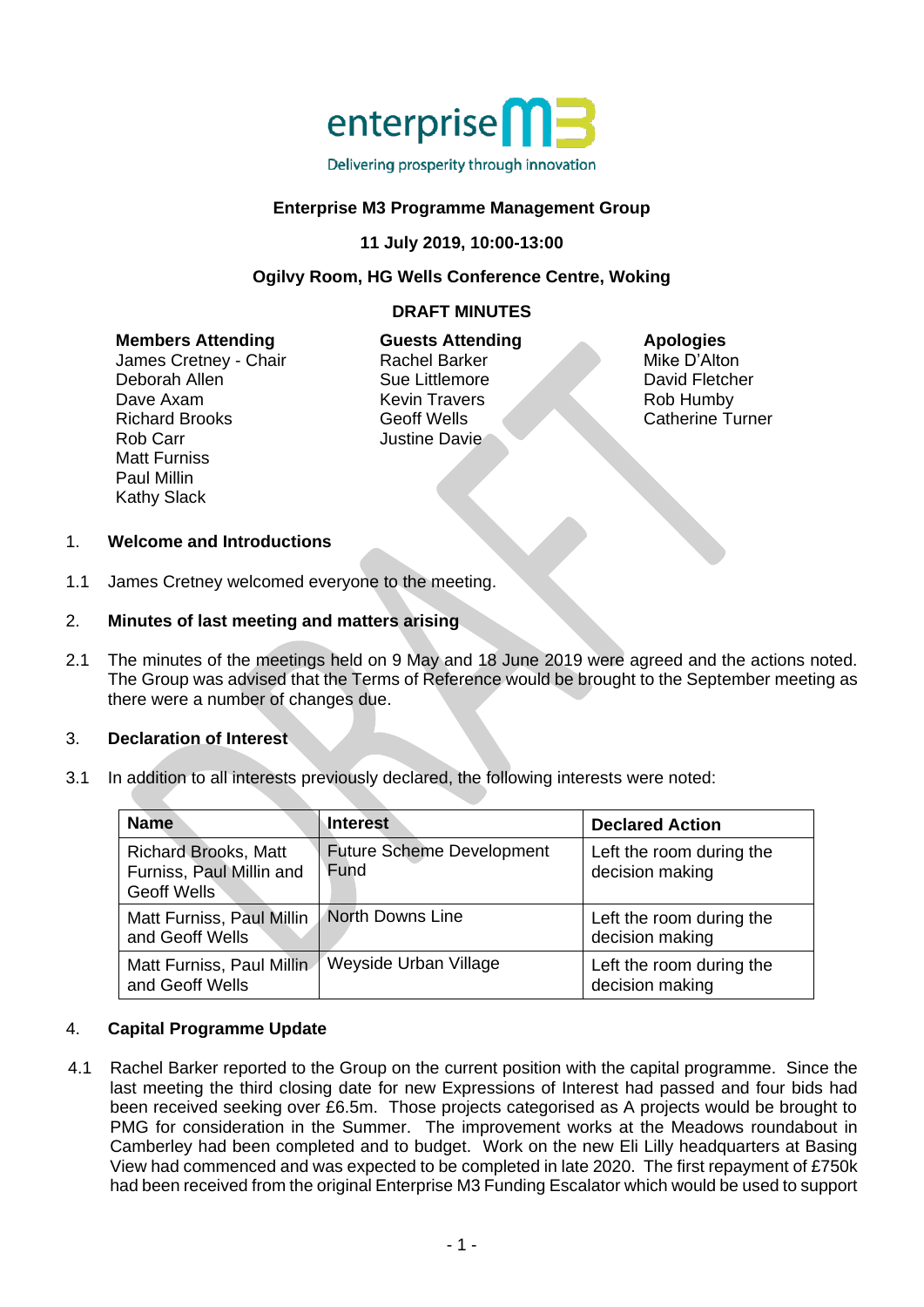additional projects. It was proposed that the LEP should publicise that money was being repaid and being reinvested.

- 4.2 The Group was advised that, should all projects submitted to PMG and Board in July be approved, a total of 98.7% of the available capital fund would have been approved for projects. The latest forecast for expenditure for 2019/20 ranged between £32m and £58m, however it was expected that it would be likely in the region of £47m. The Group noted that nearly 100% of funding had been approved to projects and following the criticism from the Public Accounts Committee it was proposed that the Enterprise M3 LEP allocation of 98.7% should be publicised and highlighted at the Board meeting.
- 4.3 The Group noted the update on the progress of the projects on the summary document that had been circulated. It was requested that a key was provided on the summary document RAG rating to advise what the Red, Amber and Green rating referred to. It was also requested that at the next meeting the Group was advised on those projects not meeting the contracting dates and the reasons for the delay.

| Action to be taken                                                                                      | <b>By Whom</b>       | When              |
|---------------------------------------------------------------------------------------------------------|----------------------|-------------------|
| Include some publicity on repayments being received<br>and that funding was being reinvested            | <b>Rachel Barker</b> | <b>July 2019</b>  |
| Publicise that 98.7% of funding had been approved to<br>proceed to contract                             | <b>Rachel Barker</b> | <b>July 2019</b>  |
| Include key on project summary document to advise on<br>the RAG rating for Board papers                 | <b>Justine Davie</b> | <b>July 2019</b>  |
| Provide details on projects not meeting contracting   Rachel Barker<br>deadlines and reasons for delays |                      | September<br>2019 |

# 5. **Future Scheme Development Fund**

- 5.1 Kevin Travers reported to the Group on the applications for Future Scheme Development Fund from Surrey County Council for A31 Hickley's Corner Improvements, Farnham and A320 North Corridor, Woking. The total funding sought was £925k however there was currently only £460k revenue funding available for scheme development. The A320 North Corridor project request was for conditional funding as it was envisaged that the majority of the funds would be repayable if the HIF bid for the corridor was successful. Homes England was not expected make a funding decision until October 2019. If the HIF bid was not successful the funding would be a grant and not repaid. The LEP funding was important given the scale of the project and the additional resources required to enable the scheme to stay on track to the original programme.
- 5.2 The A31 Hickley's Corner Improvements would be submitted via Transport for the South East for Large Local Majors funding as part of the Department for Transport (DfT) Major Road Network Programme. The scheme development funding request was for a mix of grant and loan funding as not all of the work required would be able to be capitalised. Surrey County Council had insufficient funds to advance the development of the scheme in time to meet the timescales to meet the DfT National Roads 5-year funding period and therefore required LEP investment.
- 5.3 Given that only £460k was available from the scheme development fund it was recommended that the Group approved the allocation of the remaining £460k to support further design and development work over the course of 2019/20. It was suggested that a funding agreement was drafted to ensure that the maximum possible percentage of loan funding was repaid, that staged payments were made and that funding was subject to at least 50% match funding being made available.
- 5.4 The Group discussed the fund and questioned why the scheme development funding loaned to schemes that had successful bids for HIF funding had not been repaid. The future scheme development fund was dependent on repayment quickly once funds were successful enabling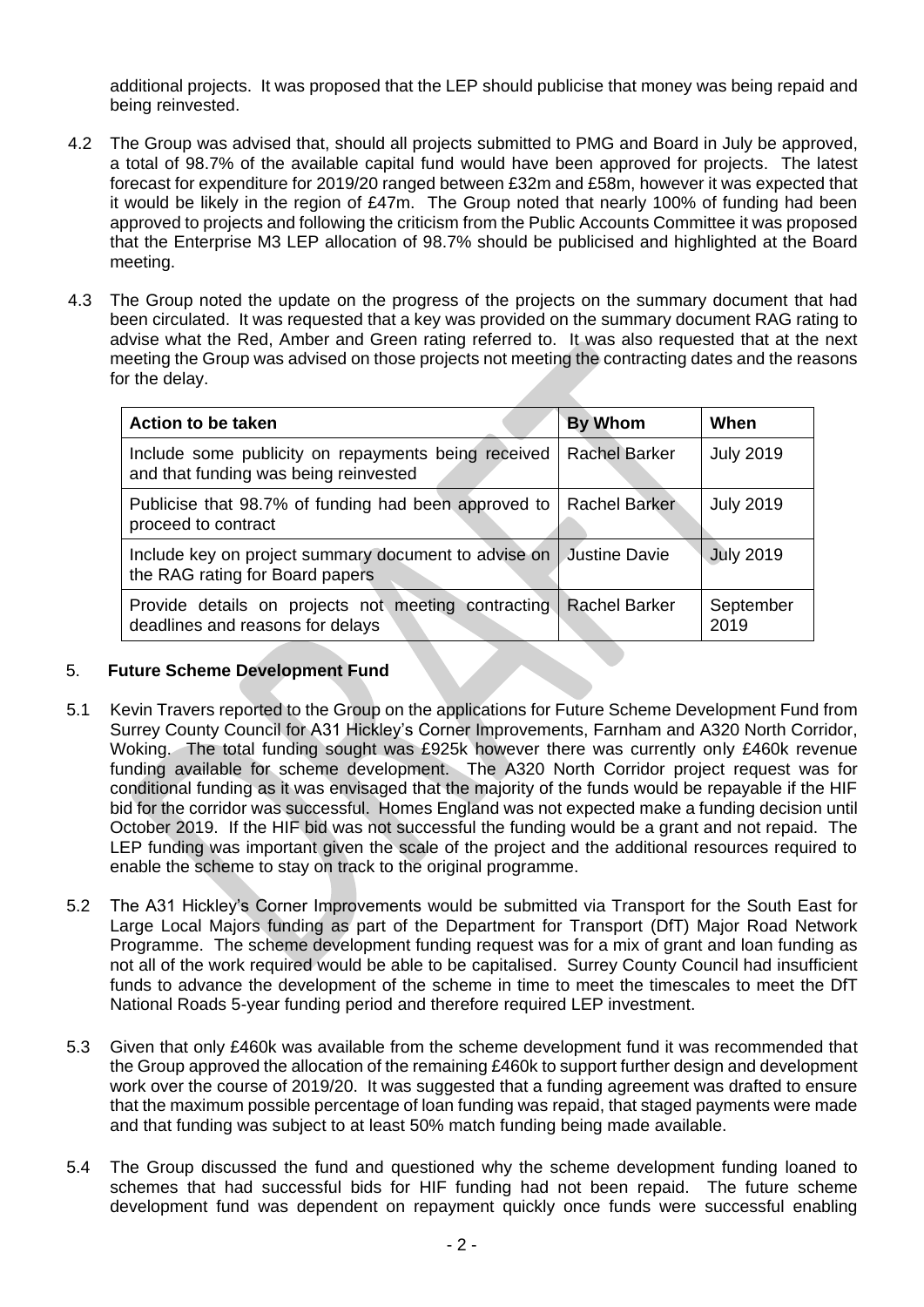funding being to be made available for new schemes in need of development funds. Discussions would be held with project leads for those projects that had been successful in securing HIF funding to see how quickly repayments could be made. The Group was advised that the conditions of the HIF funding were still to be agreed therefore the HIF funding had not yet been allocated.

5.5 The Group agreed that the remaining £460k of future scheme development funding be made available for allocation for the A320 North Corridor and A31 Hickley's Corner Improvements subject to the sum provided being a loan, that there be at least 50% match and that the loan was repaid as soon as possible.

| <b>Action to be taken</b>                                                                                                                                                                                                                                                                                              | By Whom | When             |
|------------------------------------------------------------------------------------------------------------------------------------------------------------------------------------------------------------------------------------------------------------------------------------------------------------------------|---------|------------------|
| Proceed the allocation of future scheme development   Kevin Travers<br>funding for the A320 North Corridor and A31 Hickley's<br>Corner Improvements to contract, subject to the<br>allocation being on a loan basis, there being at least 50%<br>match funding provided and the loan be repaid as soon<br>as possible. |         | <b>July 2019</b> |

# 6. **Capital Projects for Consideration**

# a) **Future Town Innovation Hub**

- 6.1 The Group received a report on a business case received from the University of Southampton for a Future Towns Innovation Hub. The request was for a capital grant of £2.94m with match funding of £7.36m from the University of Southampton and the Research England Development Fund. The Hub would be a physical space on the University of Southampton Science Park to enable diverse business, enterprise and civic authorities to work together with world leading expertise, skills and facilities. The Hub would comprise of specialist laboratory facilities, general workshop/fabrication areas and office units to attract business to integrate and collaborate with researchers.
- 6.2 A number of industry stakeholders had already indicated interest in engaging in the work of the Future Towns Innovation Hub. The Hub would address the Clean Growth, New Mobility and Sustainable Transport areas identified in the Strategic Economic Plan. A number of benefits and outcomes were identified which included 25 new direct jobs and 87 new jobs in the incubation space, retention of graduates and highly skilled jobs and supporting the creation of 25 new engineering related businesses. Due diligence was carried out on the project which raised some issues which had all been addressed by the scheme proposer and satisfactory responses had been received.
- 6.3 The Group discussed the project and agreed that assurance was required to ensure that there was a clear impact for the towns in the Enterprise M3 area. The Group was advised that the University of Southampton were committed to strengthening links with Enterprise M3 and Sue Littlemore had been invited to join the management group. The impact requirement for the Enterprise M3 area could be included as a condition in the legal agreement. It was agreed that the project needed to be reported to the Joint Leaders Board to encourage local authorities to engage with the University and make use of the facilities. The Group was advised that those using the facilities would need to pay for the research and development facilities however funding could be sought through Innovate UK or other similar funding sources. It was agreed that a Memorandum of Understanding should be drawn up to provide clarity on how the Enterprise M3 area would benefit from the Hub, how the University would engage with businesses and local authorities and to ensure that Enterprise M3 would be given preference to services available. The Group agreed to approve £2.94m capital grant funding to the University of Southampton for the Future Towns Innovation Hub project.

| Action to be taken                                                                                                                                           | <b>By Whom</b> | When             |
|--------------------------------------------------------------------------------------------------------------------------------------------------------------|----------------|------------------|
| Proceed the Future Towns Innovation Hub project to Sue Littlemore<br>contracting to include a condition relating to the impact<br>for the Enterprise M3 area |                | <b>July 2019</b> |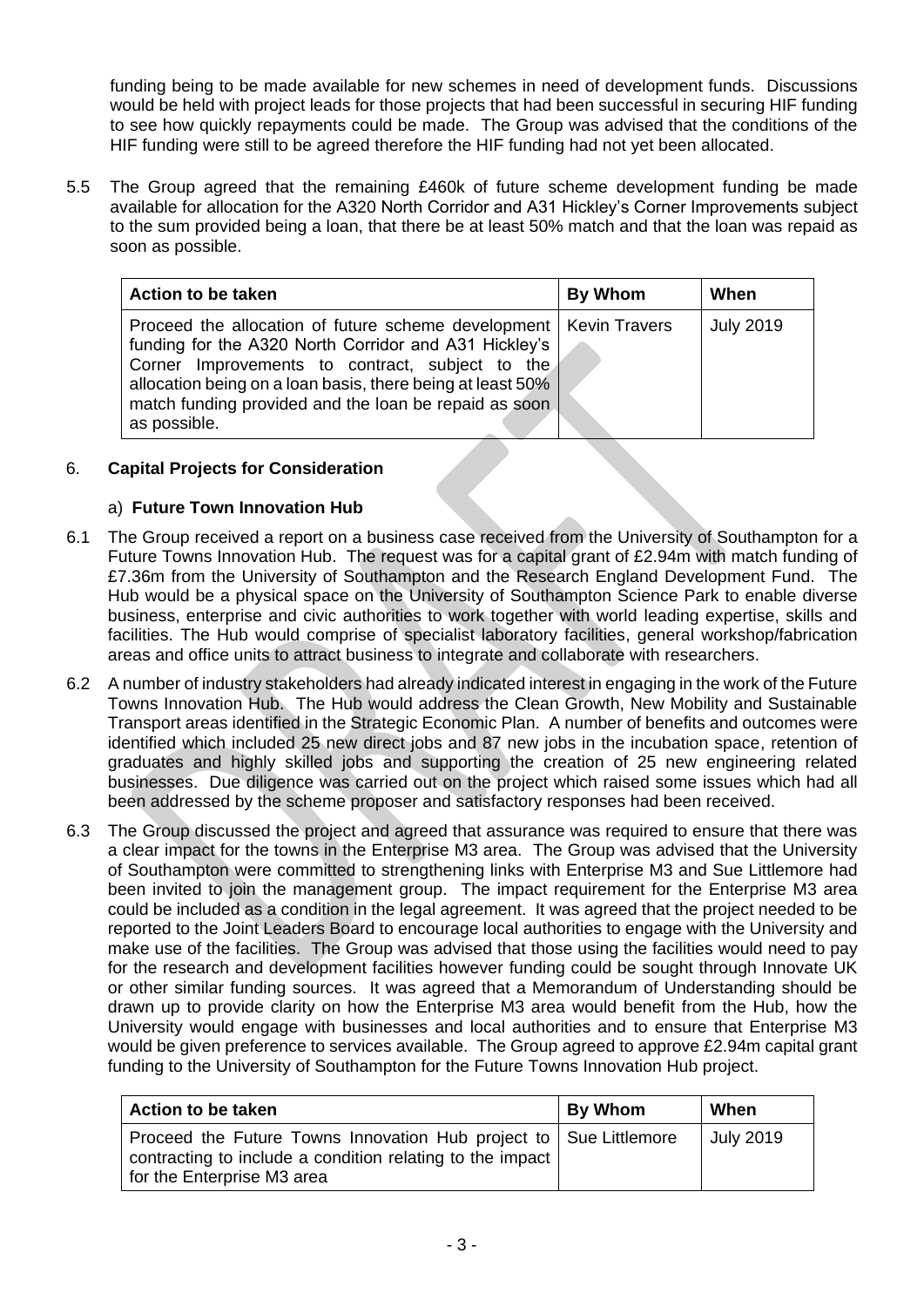| Action to be taken                                                                                                                                                                                                                     | <b>By Whom</b> | When             |
|----------------------------------------------------------------------------------------------------------------------------------------------------------------------------------------------------------------------------------------|----------------|------------------|
| A Memorandum of Understanding to be drawn up to   Sue Littlemore<br>cover clarity on benefits for Enterprise M3 area,<br>engagement with businesses and local authorities and<br>preferential services for Enterprise M3 organisations |                | <b>July 2019</b> |

# b) **Health Tech Accelerator**

- 6.4 The Group received a report on the business case from Surrey and Border Partnership NHS Foundation Trust (SABP) to establish a Health Tech Accelerator. The request was for £1.688m capital grant with an in-kind match of £2.161k towards the revenue costs of the project. The Health Tech Accelerator would include equipment for and refurbishment of two pre-existing labs, with space for a start-up/SME 'business lounge', based at the University of Surrey campus in Guildford. The facility would include an engineering design laboratory, digital ward laboratory and dedicated 'business network lounge'/hot desking space. The in-kind match funding would include free market advice, business case and funding advice to SME's plus clinical expertise and R&D support. The project would create 70 FTE employment opportunities in SMEs, 20 apprenticeships and leverage of a wider investment of an average £5.4m from large health and digital technology businesses. Due diligence was carried out on the project and AECOM recommended some assurances of viability which had been sought and satisfactory responses were received.
- 6.5 The Group discussed the project and raised some question over the period that the in-kind benefit was provided and also the staffing provision that was included in the £950k from the University of Surrey. The Group also requested further detail on how the project would be sustainable in the longer-term. The Group was supportive of the principle, however it was agreed that further detail was required on what the funding would be used for, over what period and how the project would be sustainable before a decision could be taken.

| Action to be taken                                                                                                                                                                                                  | <b>By Whom</b> | When             |
|---------------------------------------------------------------------------------------------------------------------------------------------------------------------------------------------------------------------|----------------|------------------|
| Provide further detail on the Health Tech Accelerator   Sue Littlemore<br>project to clarify what the funding would be used for, over<br>what period and how the project would be sustainable in<br>the longer-term |                | <b>July 2019</b> |

# c) **Basingstoke South-Western Corridor to Growth – Brighton Hill Roundabout**

- 6.6 The Group received a report on the business case from Hampshire County Council for the enhancement of Brighton Hill roundabout which was part of the Basingstoke South West Corridor to Growth improvements. The request was for £13m capital grant with match funding of £7.7m through a combination of Hampshire County Council Local Transport Funding and Section 106 contributions. The scheme consisted of highway junction improvement on the strategically important A30 South West corridor. The corridor provided strategic access between the M3 Junction 7 and the Ringway, Basingstoke's orbital inner ring road. Brighton Hill roundabout currently experienced congestion causing journey time delays and extensive queues during peak periods. The scheme comprised of complete signalisation of the roundabout and widening of the circulatory carriageway and flare approaches. The objectives of the scheme were to reduce delays, improve journey time reliability, accommodate forecast traffic growth and improve access to employment centres. The scheme would create 255 temporary construction jobs, support the retention of existing jobs in current employment areas, support housing growth of approximately 5,500 homes and generate approximately £7.55m additional GVA.
- 6.7 The due diligence report concluded that Hampshire County Council had put together a good and well-supported business case which demonstrated good economic benefits and aligned well with the strategic aims. There was an issue with not all of the match funding being available at the start of the scheme, however AECOM were comfortable that HCC had plans to secure funding in the latter stages and would commit to underwrite the funding so there would be no increase in the amount of LEP funding required and the delivery of the scheme would not be delayed. It was highlighted to the Group that it was unlikely that the entire £13m would be allocated by end of 2020/21 however it was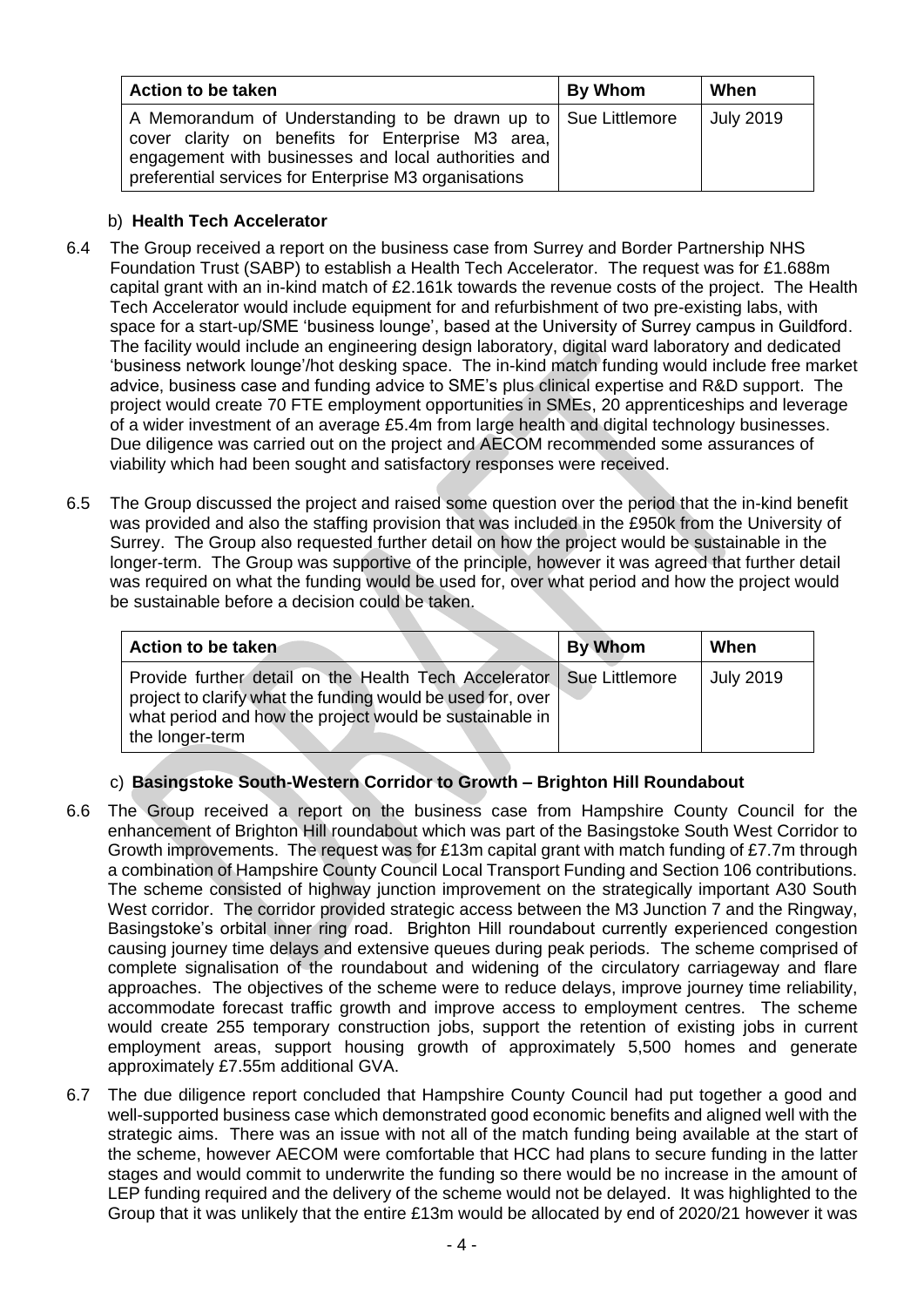proposed that loan repayments of £5m expected in 2021/22 could be utilised to support the project beyond 2020/21. HCC had also agreed to underwrite the cost if repayments had not been received which would be repaid once loan repayments had been received.

6.8 The Group discussed the project and acknowledged that expenditure beyond 2020/21 could be an issue with other projects as the end of the current programme approached. Government would be requested to provide clarity on whether funding not spent by end 2020/21 would be expected to be repaid. Further clarity on likely slippage within the scheme was requested to be included in the report submitted to Board, also if the information was available detailing the flexibility between HCC and Government funding. Details on GVA for all the overall economy, clarity on the benefits directly related to the scheme and air quality benefits were also requested to be included in the Board paper. The Group agreed to recommend to Board to approve £13m capital grant funding for the Brighton Hill Roundabout, acknowledging that £4.814m was estimated to be spent in 2021/22.

| Action to be taken                                                                                                                                        | <b>By Whom</b>                       | When            |
|-----------------------------------------------------------------------------------------------------------------------------------------------------------|--------------------------------------|-----------------|
| Request clarity on the Government position regarding<br>unspent LGF funding beyond 2020/21                                                                | Kathy Slack/<br><b>Rachel Barker</b> | 25 July<br>2019 |
| Recommend to Board to approve £13m capital grant   Kevin Travers<br>funding for the Basingstoke SW Corridor to Growth<br>Brighton Hill Roundabout scheme. |                                      | 25 July<br>2019 |

# d) **Fleet Pond Green Corridor**

- 6.9 The Group received a report on the business case from Hart District Council to deliver the Fleet Pond Green Corridor. The request was for £2.1m capital funding in the form of a £1.4m grant and a £700k loan. The project would be also match funded by 500k from Hart District Council. The proposed package consisted of a set of measures to provide environmental improvements around Fleet Pond whilst delivering sustainable transport solutions. The project would provide a regenerated sustainable green corridor directly linking employment sites with a new residential development and Fleet Rail station. The scheme would realise unmet potential of cycling and help reduce road congestion created by short distance work trips. The scheme would also maximise the benefits of the complementary investment by South Western Rail in cycling infrastructure at Fleet Station and previous LEP investment in sustainable access to Fleet Station.
- 6.10 The due diligence raised some concerns with the scheme which had been addressed by the scheme promoter. An incorrect calculation in the Benefit Cost Ratio had been identified which was being addressed by Hart District Council. The potential for revenue generation from the car park was also highlighted by AECOM which would be explored with Hart District Council. The potential for cost overruns was also highlighted due to the limited design information.
- 6.11 The Group discussed the project and acknowledged the importance of the LEP funding to accelerate the scheme to benefit the new Hartland Village development. The Group agreed to approve the allocation of £2.1m capital funding, £1.4m grant and £700k loan, for the Fleet Pond Green Corridor scheme, subject to a satisfactory active mode appraisal being produced and commitment from Hart District Council to meet any cost overruns, which would be included in the legal agreement.

| Action to be taken                                                                                                                                                                                                       | <b>By Whom</b> | When             |
|--------------------------------------------------------------------------------------------------------------------------------------------------------------------------------------------------------------------------|----------------|------------------|
| Proceed the Fleet Pond Green Corridor scheme to   Kevin Travers<br>contracting, subject to a satisfactory active mode<br>appraisal being produced and commitment from Hart<br>District Council to meet any cost overruns |                | <b>July 2019</b> |

# e) **Weyside Urban Village**

6.12 The Group received a report on a business case from Guildford Borough Council for the Weyside Urban Village scheme. The request was for £7.5m capital grant to complement a bid to the Housing Infrastructure Fund (HIF) for £52m and a Public Works Loan Board loan of up to £90m. Weyside Urban Village was designated as a Housing Zone by Homes England. Guildford Borough Council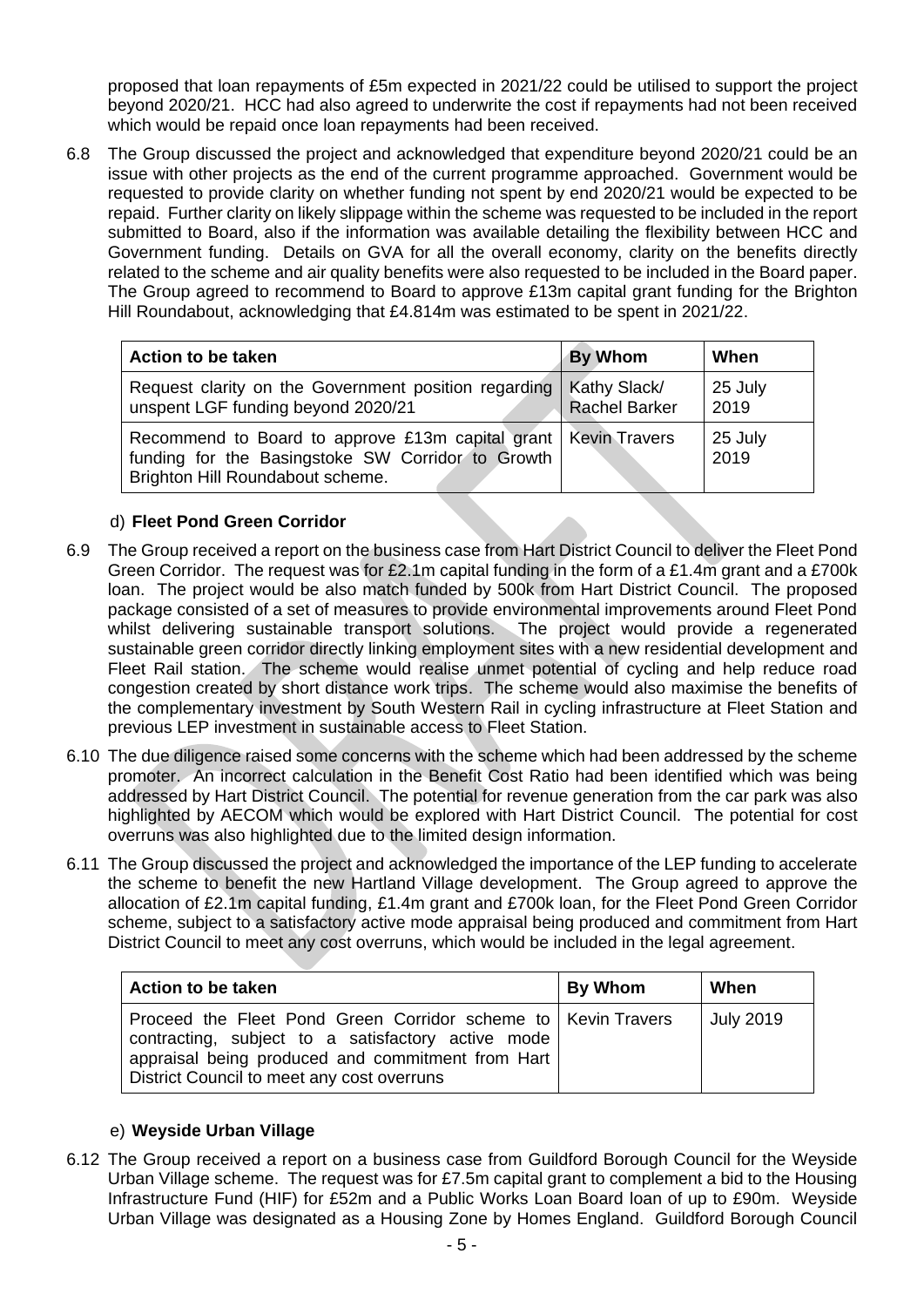were seeking to support the development of 1,500 homes as well as 17,500m<sup>2</sup> of light industrial and retail space. Significant remediation and enabling works were required to unlock the site for development. The scheme would create 768 direct jobs and 446 indirect and induced jobs and a direct GVA contribution of £175m from the jobs associated with the Weyside Urban Village.

- 6.13 AECOM had reviewed the business case and identified a number of areas where further evidence was required to limit the risk for the LEP including the options analysis, impacts on the local economy, scheme costs, optimism bias and securing funding. AECOM recommended a series of actions to address the issues identified, however some of the actions proposed to minimise the risk to the LEP would result in a delay to the scheme. With regard to the funding, Guildford Borough Council had advised that the £7.5m LEP funding would be used for survey and investigation work, ground remediation to the Internal Estate road and depot ground remediation. Without the LEP funding delivery of the scheme would be slowed down. The LEP funding would demonstrate a firm commitment to the scheme and enable Guildford Borough Council to go to the market much more forcefully and show that funding was in place to make the site more attractive to potential developers. Securing HIF funding was fundamental to the delivery of the scheme but a decision was not expected until later in the year. In order to protect the LEP funding it was proposed that appropriate conditions were built into the funding agreement to seek reimbursement should the HIF funding not be secured.
- 6.14 The Group discussed the project and were advised that there was strong political support for the project and Guildford Borough Council had already committed to the relocation of the sewage treatment works. Further detail was requested to be included in the Board paper to highlight that the LEP funding would accelerate the start of the project. The Group agreed to recommend to Board to approve £7.5m capital grant funding for the Weyside Urban Village scheme, subject to a funding agreement condition that expenditure should be paid back to the LEP if insufficient HIF finding was secured to enable the scheme to proceed.

| Action to be taken                                                                                                 | <b>By Whom</b> | When                     |
|--------------------------------------------------------------------------------------------------------------------|----------------|--------------------------|
| Recommend to Board to approve £7.5m capital grant   Kevin Travers<br>funding for the Weyside Urban Village scheme. |                | $\sqrt{25}$ July<br>2019 |

# f) **North Downs Line**

,

- 6.15 The Group received a report on a business case from Great Western Railway (GWR) to deliver the North Downs Line 3 trains per hour level crossing works. The request was for £955k capital grant with match funding of £1.207m from Network Rail, rail industry funding and Gatwick Airport. The scheme consisted of necessary interventions at identified level crossings on the North Downs Line to enable the operation of a 3 trains per hour service. GWR had a franchise commitment to operate an additional direct service each hour between Reading and Gatwick Airport. However, GWR had been unable to operate the additional service due to the increased risk at various crossing points generated by the additional service. A more frequent service would bring businesses closer the global economy, employees closer to their place of work and widen the ability for local businesses to bring in the skills required for a high growth economy. The business case reported that the increase in service frequency would facilitate an additional 3,000 passenger journeys each day on the North Downs Line and support the creation of 34,000 new jobs and homes for 63,000 more people within a two kilometres radius of North Downs Line station by 2031.
- 6.16 AECOM reviewed the business case and raised comments and questions which had been responded to by the scheme promoter. The business case was supported by reports which evidenced the high-level impacts which it was felt it was difficult to attribute to the EM3 LEP investment. The main issue was the risk to the funding in that there could be no formal guarantee that the services would be operated as services elsewhere on the network could be given priority. GWR and Network Rail acknowledged that it was not reasonable for the LEP to carry all of the risk associated with the investment. Therefore it had been agreed in principle that the LEP would seek to reclaim 50% of the contribution should the additional services not commence at an agreed date.
- 6.17 The Group discussed the project and expressed concern regarding the issue that the funding could be allocated and the work carried but there was no guarantee that the additional service would be provided. It was felt that the legal agreement should require that 100% of the grant was repaid should the additional services not be introduced in a timescale to be agreed. It was also suggested that